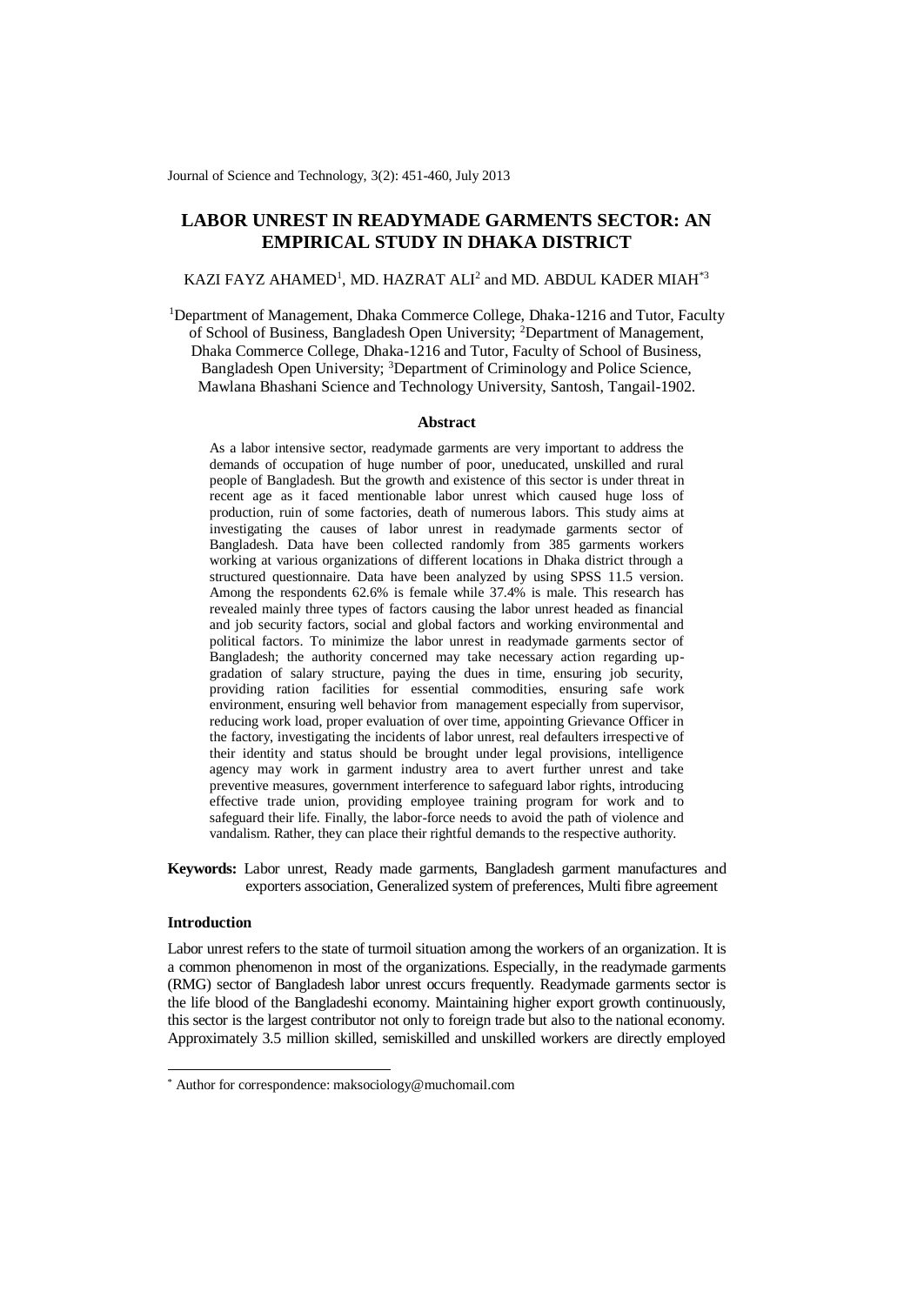and another more than this are indirectly employed in this sector (Mirdha, 2012).In July-March, 2012 the total export of RMG was 7108.59 million US dollar which is 39.74% of total export and growth in this sector was 19.24% (Bangladesh Orthonoitik Shomikha, 2012). On the other hand, in July-December, 2012 the amount of export is 10183.39 million US dollar (The Daily Somokal, Feb.11, 2013).

But this sector is shaken with instability and faced labor unrest for wage hike in 2006. Since then labor unrest took place in this sector almost every year. Records show that almost all incident of massive labor unrest, which have direct link with wage hike demand, took place in 2006 and 2010 (Mirdha, 2012). In Bangladesh, since 2005, 600 garments workers have died in fire, which is one of the reasons of labor unrest (The New Nation, Jan.24, 2013). After the labor unrest of 2006 in several RMG units, the sector sustained a loss to the tune of 60 million US dollar (Khan, 2007). As labor unrest in the readymade garments sector of Bangladesh is a significant problem, it should be reduced for the betterment of this sector.

A number of studies on labor unrest in RMG sector have been reviewed that are conducted at home and abroad. In a survey conducted by McKinsey and Company in 2011, 93% of the US and European buyers' representatives interviewed agreed that the compliance standards in the Bangladeshi RMG industry had improved over the previous five years (Mahmud, 2013).

In general, apart from wage hike issue, other causes for unrest in the garments sector are rumor, fear of job loss, jhut business, fear of shutdown of factories, arrears, checking at entry point for identity cards by the security guards, pay hike and discrimination in grades as many senior workers or operators did not get the salary at the proper grades, bad relations between workers and mid-level management for demanding a quick delivery of works from the operators although it might not be always possible, provocation by locally influential people and international conspirators and some NGOs, fear of police and role of industrial police, sudden order cut by international buyers without following ethical buying practice which results either delay in payment to the workers or deprive them, production in piece rate, accommodation and house rent, lack of motivational training program, inflation (Mirdha, 2012).

Mahboob (2010) stated that during the last one year, ownership of about 40 large scale garment factories has been handed over to the foreigners and ownership of about 100 factories is under process of handing over. This is happening under intensive supervision of high officials of factories who are responsible for widening the gap between the owners and workers.

In a study on over 800 textile workers; Iqbal (2008) discovered that 42% of women workers and 24% of their male counterparts are suffering from chronic diseases (such as gastro-intestinal infections, urinary complaints, blood pressure problems and anemia etc.), 45% of the women and 36% of the men who were interviewed said that they felt weak, whilst 3% of the women and 4% of the men had fainted in the months prior to their interviews.

Kamaluddin (2007) observed that there might have some influence from international competitors to create labor unrest in RMG sector of Bangladesh.

Though some researchers mentioned the labor union as a tool to address the grievances of the labors, Libcom (2006) refers that the unions that are involved, act more like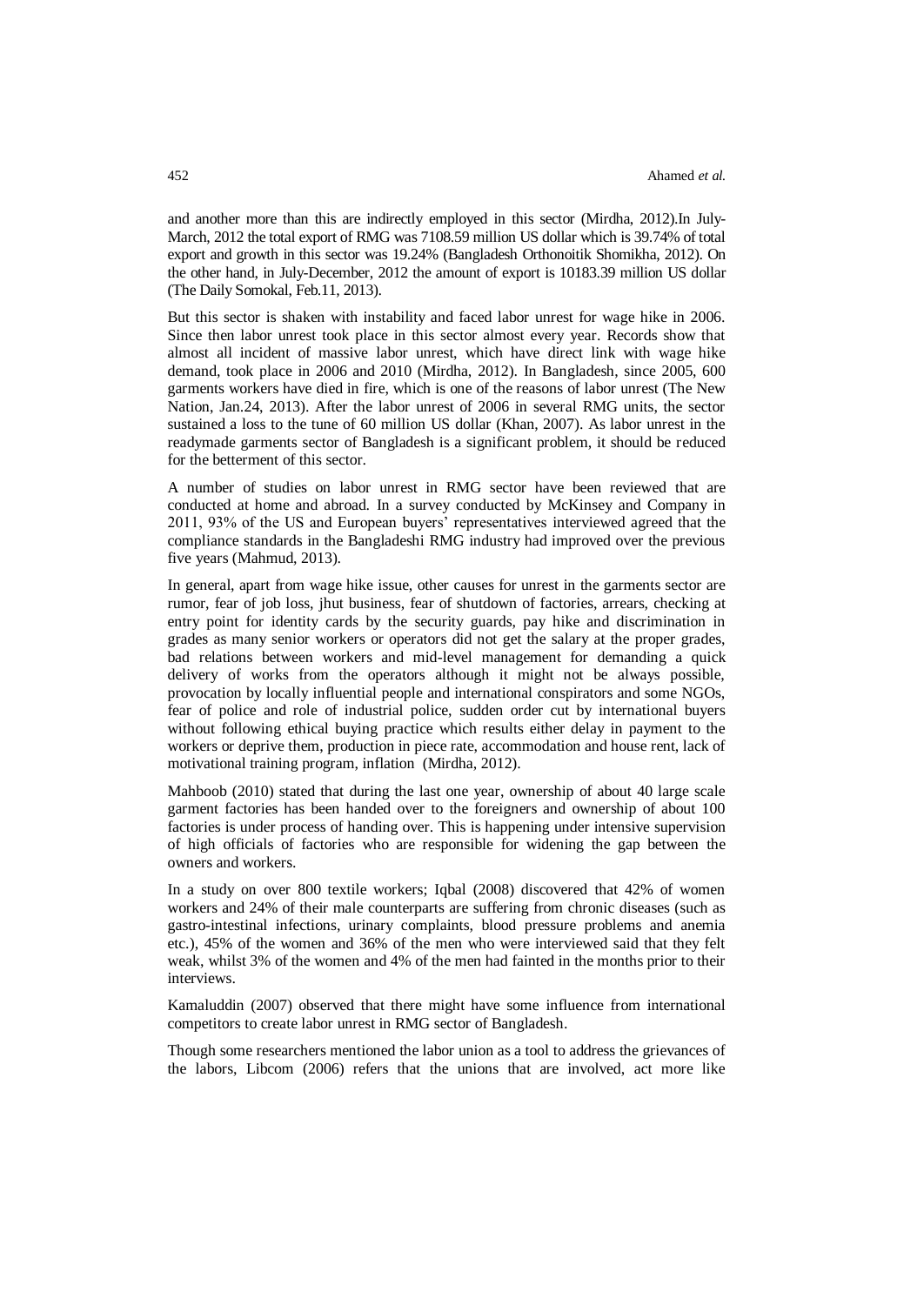Labor Unrest in Readymade Garments Sector 453

extortionists, taking money from management to keep the employees in line while at the same time collecting dues from their members, with whom they have virtually no contract. The study further revealed that working overtime is often compulsory and wages are sometimes withheld for months. The condition is worse outside the EPZs where 80% of the garments workers are employed.

Tahmina (2006) found that labor unrest in RMG sector of Bangladesh is the outcome of the labors' dissatisfaction to their compensation. Labors think that they are under paid and ill-treated. So they had grievances which ultimately turn into their violent protest. The study also found that owners of RMG industries are not willing to pay the minimum wage according to the legal provision. It seems that either owners are not fully aware about the demand of the labor or they simply ignore labors' demands.

Siddiqi (2004) explained why the problems caused by the phasing out of MFA will continue to be a matter of great concern and argued that the industry would survive and be able to thrive in the post MFA era if appropriate strategies on capacity building through backward and forward linkages, cost reduction, market diversification, product differentiation, infrastructural development, reduction of lead time etc. are implemented.

A CPD research noted that there is a need for a continuing dialogue between workers and management, particularly in view of changing employment composition and new types of demands. Management of RMG enterprises should take necessary and prompt measures in case any misconduct with workers is reported. There should be a proper mechanism for placement and addressing of worker's complaint at factory level. Enterprises, in a position to do so, should appoint a "grievance officer" to deal with factory level misconducts. Labor relations is likely to become crucially important in near future and RMG enterprises must accord due attention to this.

#### *Objectives of the Study*

The main objective of the study is to reveal the causes of labor unrest in readymade garments sector of Bangladesh and also to investigate the ways to minimize the labor unrest.

#### *Methodology*

The present study is confined to explore the causes of labor unrest in readymade garments sector of Bangladesh. Primary data have been collected randomly through a structured questionnaire from 385 garments workers working at various organizations of different locations in Dhaka district such as Ashulia, Mirpur, Hazaribag, Mohakhali and Uttara. Personal variables and job-related variables of the employees are included in the study.The respondents cover helper and machine man or operator. Both male and female workers are also covered in the study.

#### *Sample Size Determination*

The sample size has been determined considering the following assumptions:

- a) Total number of workers is selected randomly from the various organizations of different locations in Dhaka district.
- b) The sample percentage is normally distributed. Since the distribution is normal, so probability of success and failure are equal, i.e.,  $p = q = 0.5$ .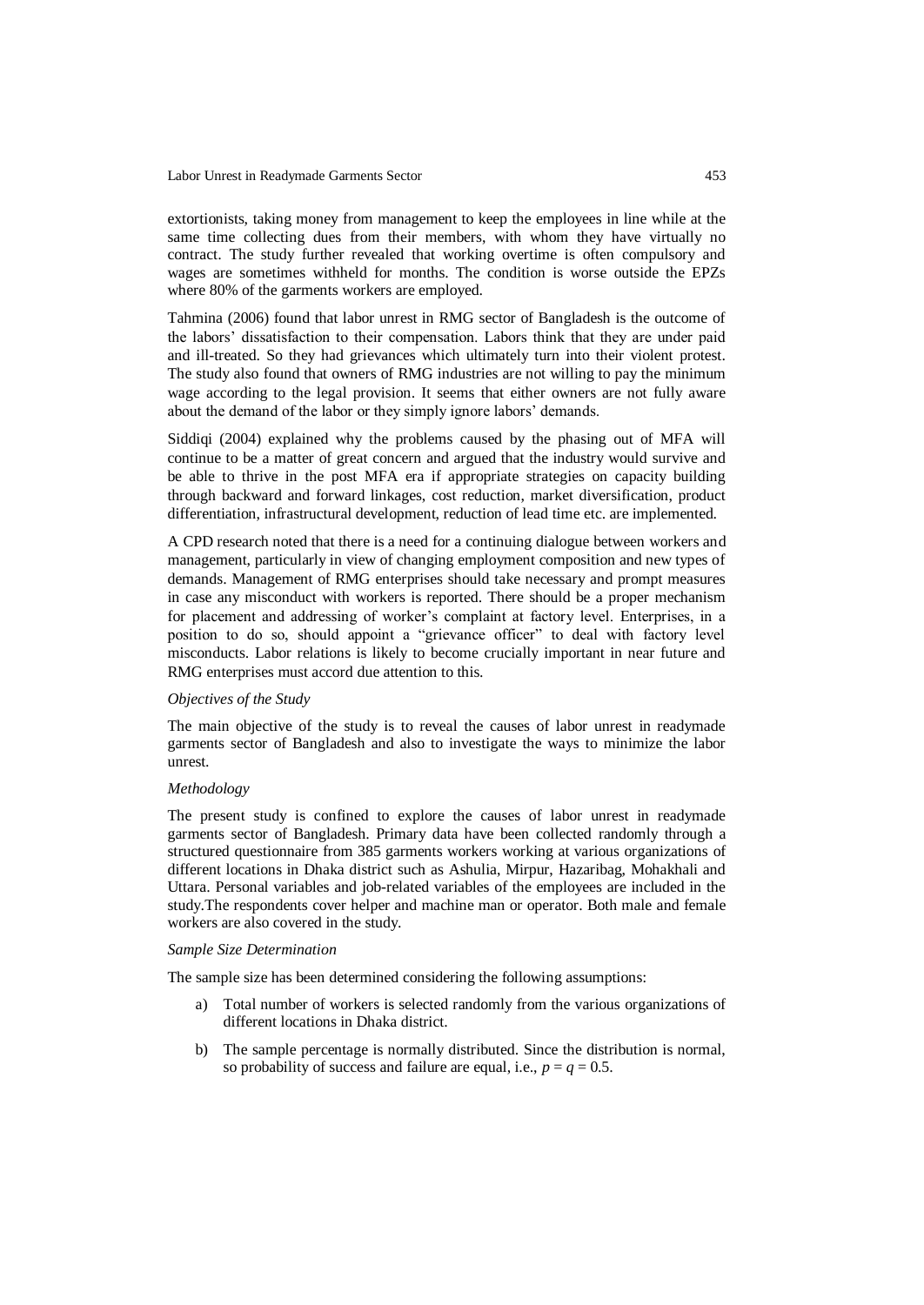The desired sample size 'n' would be  $n =$  $D^2$ *pqz*

Where,  $n = size$  of the sample;

 $p =$  estimated proportion of successes, here it is 50% i.e., 0.5;

 $q = 1 - p$ , or estimated proportion of failures, i.e., 1 - 0.5 = 0.5;

 $z =$  standard normal deviate, usually set at 1.96 corresponds to 95% confidence limit;

2

 $D =$  levels of precision, here it is 0.05.

Therefore, the sample size 
$$
n = \frac{pqz^2}{D^2}
$$
  
=  $\frac{0.5(0.5)(1.96)}{(0.05)^2}$   
= 384.16

= 385 rounded to the next higher integer

2

# *Data Collection Method*

The research data have been collected from both primary and secondary sources. Primary data have been collected through a structured questionnaire which includes personal information of the respondents *such as workers' sex, age, marital status, educational qualification, designation, experience etc.*; and Labor Unrest Scale developed by the authors and also two open ended questions regarding causes of the labor unrest and measures to remove the labor unrest of RMG sector. This measurement scale contains 20 statements. The respondents were asked to indicate their degree of agreement with the mentioned statements using a 5-point scale. In this scale 1 indicates strongly disagree or not satisfied at all and 5 indicates strongly agree or highly satisfied. The variables of the statements/scale are:  $V1$  = The salary given by the organization is not satisfactory;  $V2$  = Dues are not paid timely; V3 = Other legal dues (bonus, medical allowance, conveyance allowance, pension etc.) are not paid timely;  $V4 =$  Salary is cut down for silly cause;  $V5$  $=$  No proper compensation for physical damages by accident; V6  $=$  No proper valuation for overtime;  $V7 =$  Have to work for long hours;  $V8 =$  Working environment is not satisfactory;  $V9 =$  Supervisor's behavior is not satisfactory;  $V10 =$  Employer shows negative attitude to workers;  $V11 =$  Nepotism, partiality and localism are exercised;  $V12$  $=$  Lack of job security; V13 = Lack of better accommodation; V14 = Social negligence is shown;  $V15$  = Political instability affects the working environment;  $V16$  = Price hike of daily necessary commodities;  $V17 = Influence$  of foreign competitive organization; V18  $=$  Cultural variation within the people of different locality; V19  $=$  Political influence; V20  $=$  Aggressive behavior is shown by seeing others' behavior. Reliability of the scale has been assessed by using test-retest reliability approach and validity has been assessed by examining content (face) validity. The secondary data have been collected through desk study which covered research articles, research monographs, textbooks and various published & unpublished materials on the subject.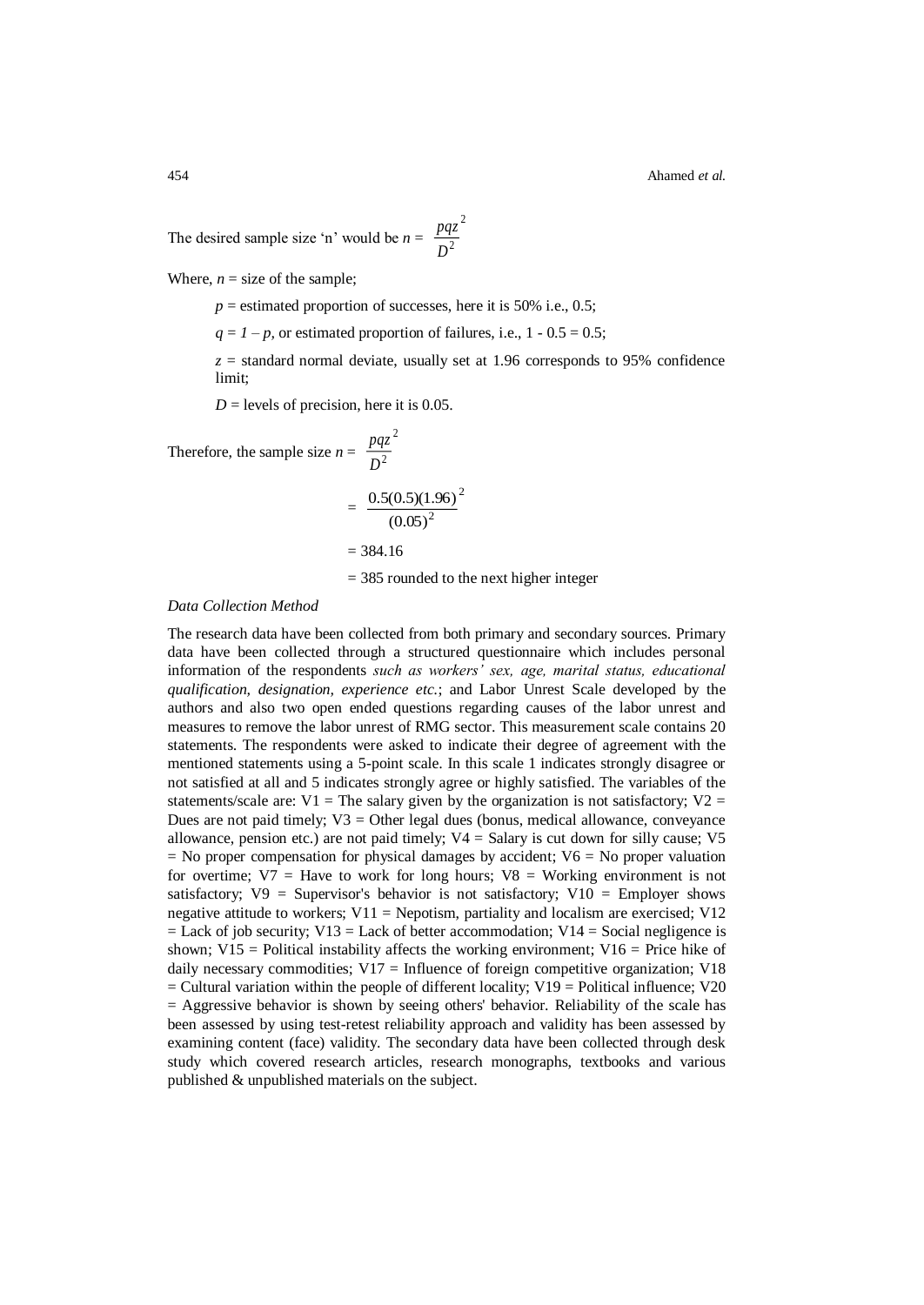### **Results and Discussions**

To analyze the data, this study has used descriptive (simple count, percentage) and inferential statistics (factor analysis). The research data have been analyzed through computer using SPSS developed by Nie *et al.,* (1975) version11.5.

**Table 1: Results of Principal Components Analysis KMO and Bartlett's Test**

| Kaiser-Meyer-Olkin Measure of Sampling Adequacy.    | .775 |          |
|-----------------------------------------------------|------|----------|
| Bartlett's Test of Sphericity<br>Approx. Chi-Square |      | 1860.155 |
|                                                     | df   | 190      |
|                                                     | Sig. | .000     |

*Sample Profile:* Among the 385 respondent workers, there are 144 (37.4%) male; and 241 (62.6%) female. Age group of the male respondents are; less than 20 is28 (7.3%), 20 to less than 30 is 89 (23.1%), 30 to less than 40 is 24 (6.2%) and 40 and above is 3 (0.8%). On the other hand, age group of the female respondents are; less than 20 is 70 (18.2%), 20 to less than 30 is 127 (33.0%), 30 to less than 40 is 43 (11.2%) and 40 and above is 1 (0.3%). Number of unmarried, married and others male respondents are 60 (15.6%), 83 (21.6%) and 1 (0.3%) respectively. On the other hand, number of unmarried, married and others female respondents are 88 (22.9%), 145 (37.7%) and 8 (2.1%) respectively.

|                |       | Initial Eigen values |            | <b>Extraction Sums of Squared</b> |          | Rotation Sums of Squared |          |          |               |
|----------------|-------|----------------------|------------|-----------------------------------|----------|--------------------------|----------|----------|---------------|
| Component      |       |                      |            | Loadings                          |          |                          | Loadings |          |               |
|                | Total | $%$ of               | Cumulative | Total                             | $%$ of   | Cumulative               | Total    | $%$ of   | Cumulative    |
|                |       | Variance             | %          |                                   | Variance | %                        |          | Variance | $\frac{9}{6}$ |
| 1              | 3.510 | 17.551               | 17.551     | 3.510                             | 17.551   | 17.551                   | 3.371    | 16.854   | 16.854        |
| $\overline{c}$ | 3.390 | 16.948               | 34.499     | 3.390                             | 16.948   | 34.499                   | 2.802    | 14.009   | 30.864        |
| 3              | 1.514 | 7.572                | 42.071     | 1.514                             | 7.572    | 42.071                   | 2.241    | 11.207   | 42.071        |
| $\overline{4}$ | 1.282 | 6.410                | 48.481     |                                   |          |                          |          |          |               |
| 5              | 1.241 | 6.206                | 54.687     |                                   |          |                          |          |          |               |
| 6              | 1.000 | 5.002                | 59.689     |                                   |          |                          |          |          |               |
| $\tau$         | .929  | 4.645                | 64.334     |                                   |          |                          |          |          |               |
| 8              | .759  | 3.795                | 68.129     |                                   |          |                          |          |          |               |
| 9              | .733  | 3.666                | 71.795     |                                   |          |                          |          |          |               |
| 10             | .717  | 3.584                | 75.379     |                                   |          |                          |          |          |               |
| 11             | .670  | 3.351                | 78.730     |                                   |          |                          |          |          |               |
| 12             | .598  | 2.989                | 81.720     |                                   |          |                          |          |          |               |
| 13             | .560  | 2.798                | 84.518     |                                   |          |                          |          |          |               |
| 14             | .537  | 2.683                | 87.201     |                                   |          |                          |          |          |               |
| 15             | .518  | 2.589                | 89.790     |                                   |          |                          |          |          |               |
| 16             | .492  | 2.458                | 92.248     |                                   |          |                          |          |          |               |
| 17             | .448  | 2.239                | 94.487     |                                   |          |                          |          |          |               |
| 18             | .412  | 2.062                | 96.549     |                                   |          |                          |          |          |               |
| 19             | .359  | 1.793                | 98.343     |                                   |          |                          |          |          |               |
| 20             | .331  | 1.657                | 100.000    |                                   |          |                          |          |          |               |

**Table 2: Results of Principal Components Analysis Total Variance Explained**

Extraction Method: Principal Component Analysis.

Educational qualification group of the male respondents are; can sign is 10 (2.6%), up to class five or pass is 46 (11.9%), up to class eight or pass is 63 (16.4%), S.S.C or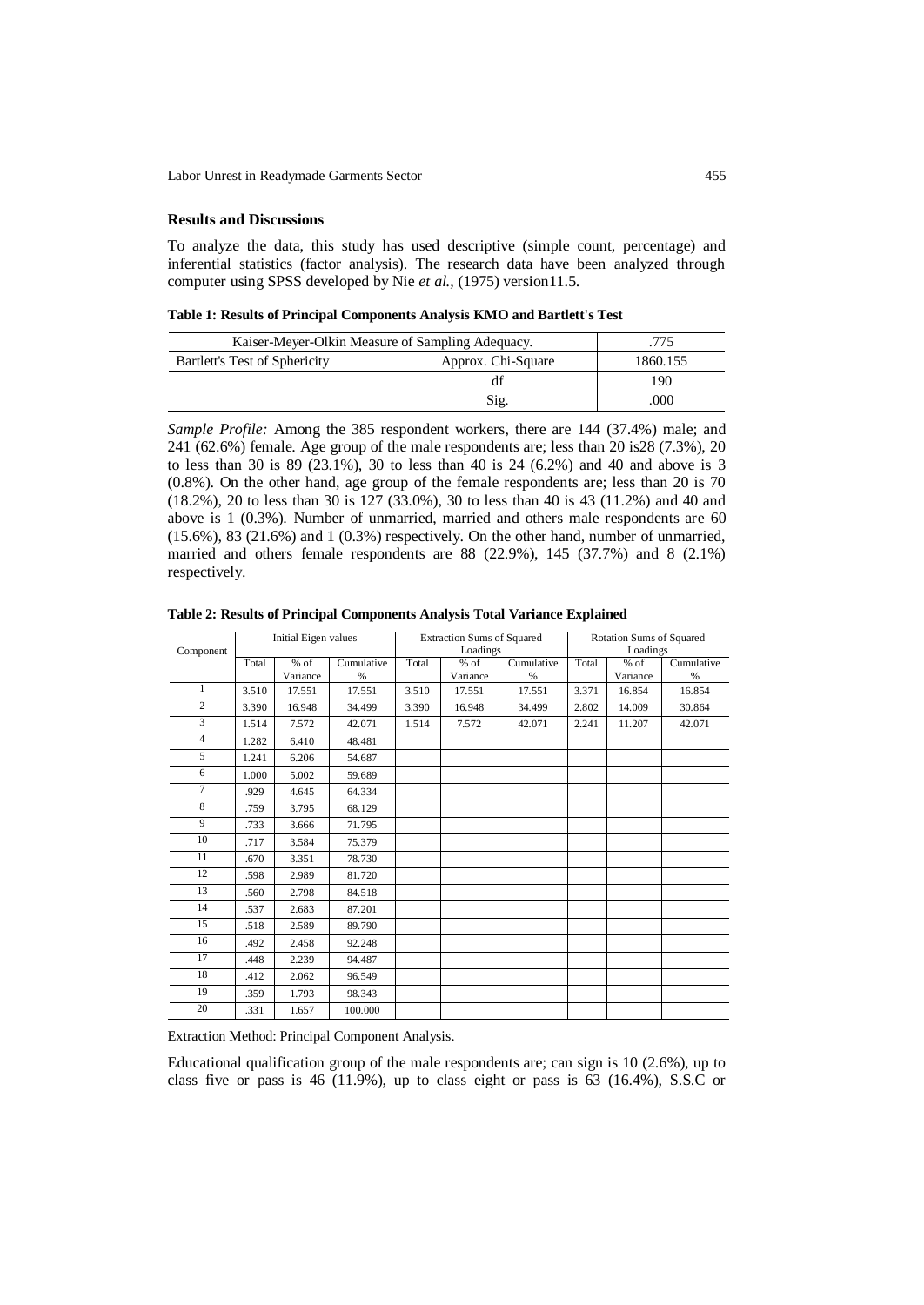equivalent is 12 (3.1%) and H.S.C or equivalent or above is 13 (3.4%). On the other hand, educational qualification group of the male respondents are; can sign is 44 (11.4%), up to class five or pass is 104 (27.0%), up to class eight or pass is 79 (20.5%), S.S.C or equivalent is 9 (2.3%) and H.S.C or equivalent or above is 5 (1.3%).

The results of factor analysis are given in table-1. The null hypothesis, that the population correlation matrix is an identity matrix, is rejected by the Bartlett's test of sphericity. The approximate chi-square statistic is 1860.155 with 190 degrees of freedom, which is significant at the 0.05 level. The value of the KMO statistic  $(0.775)$  is also large ( $> 0.5$ ). Thus, factor analysis may be considered an appropriate technique for analyzing the correlation matrix of table- A (Appendix).

The Total Variance Explained section presents the number of common factors extracted, the Eigen values associated with these factors, the percentage of total variance accounted for by each factor, and the cumulative percentage of total variance accounted for by the factors. Using the criterion of retaining only factors with Eigen values of 1 or greater, three factors were retained for rotation. These three factors accounted for 17.55%, 16.95% and 7.57% of the total variance, respectively, for a total of 42.07%.

| Rotated Component Matrix(a) |           |                |         |  |
|-----------------------------|-----------|----------------|---------|--|
|                             | Component |                |         |  |
|                             | 1         | $\overline{2}$ | 3       |  |
| V <sub>1</sub>              | .473      | $-.071$        | .231    |  |
| V <sub>2</sub>              | .623      | $-.014$        | .106    |  |
| V <sub>3</sub>              | .547      | .046           | .297    |  |
| V4                          | .598      | .033           | $-.045$ |  |
| V <sub>5</sub>              | .526      | $-.115$        | $-.009$ |  |
| V <sub>6</sub>              | .668      | $-.059$        | $-.015$ |  |
| V7                          | .617      | .134           | $-.319$ |  |
| V <sub>8</sub>              | .167      | .317           | .504    |  |
| V9                          | .531      | $-.147$        | .388    |  |
| V10                         | .246      | .429           | .256    |  |
| V11                         | .242      | $-.074$        | .681    |  |
| V12                         | .673      | .089           | $-.211$ |  |
| V13                         | .045      | .685           | .000    |  |
| V14                         | .012      | .659           | $-.036$ |  |
| V15                         | $-.123$   | .314           | .726    |  |
| V16                         | .209      | .018           | .084    |  |
| V17                         | $-.080$   | .684           | .250    |  |
| V18                         | $-.195$   | .563           | .410    |  |
| V19                         | $-.086$   | .403           | .489    |  |
| V20                         | $-.062$   | .700           | .029    |  |

**Table 3: Results of Principal Components Analysis** *(continued)*

Extraction Method: Principal Component Analysis.

Rotation Method: Varimax with Kaiser Normalization. a Rotation converged in 6 iterations.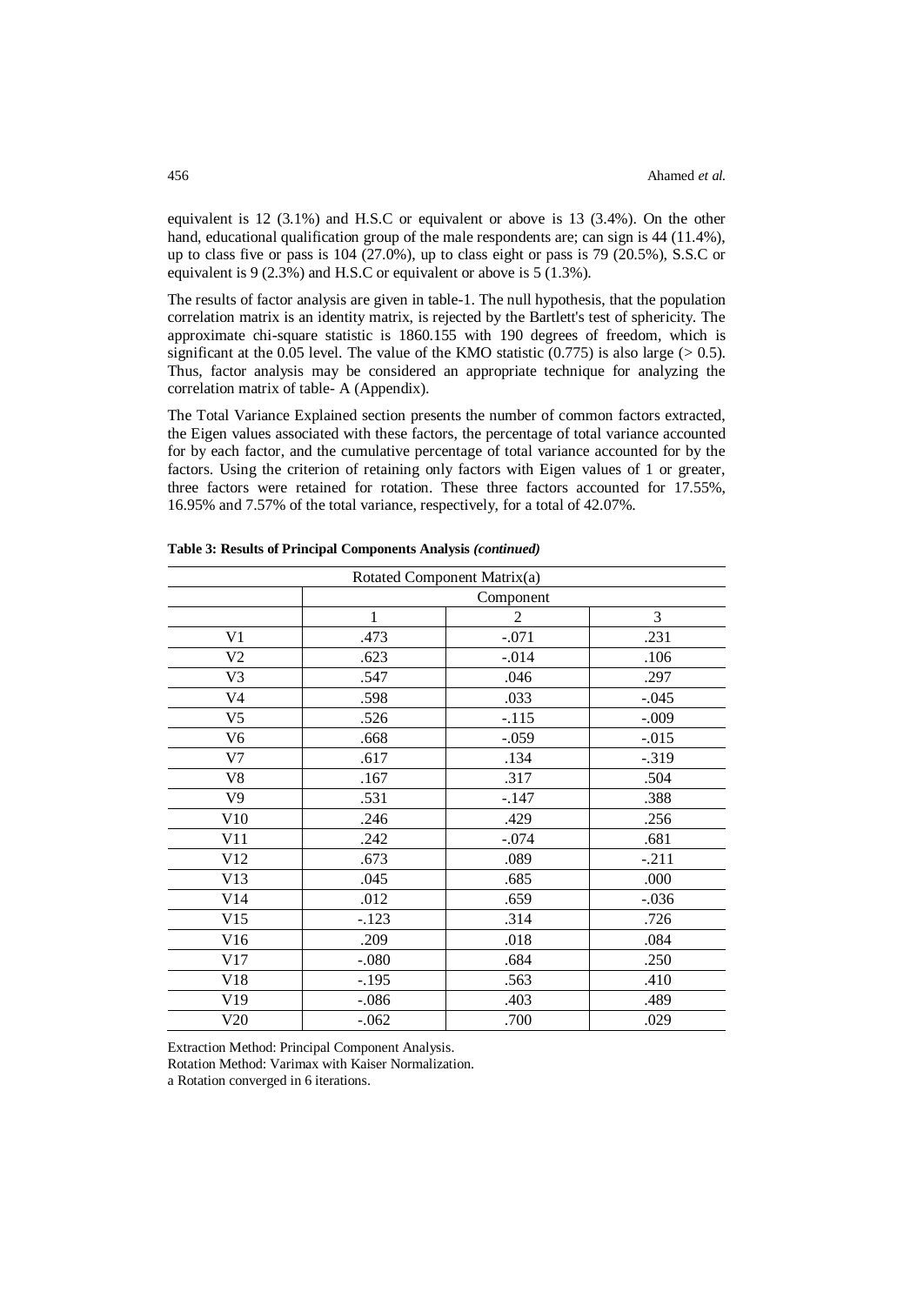

The Rotated Component Matrix presents the three factors after rotation. Ten items loaded on Factor 1. An inspection of these items clearly shows that the majority of these items reflect Financial and Job Security factors (e.g.,  $V1 =$  The salary given by the organization is not satisfactory;  $V2 = D$ ues are not paid timely;  $V3 = O$ ther legal dues (bonus, medical allowance, conveyance allowance, pension etc.) are not paid timely;  $V4 =$  Salary is cut down for silly cause;  $V5 = No$  proper compensation for physical damages by accident;  $V6 = No$  proper valuation for overtime;  $V7 =$  Have to work for long hours;  $V9 =$  Supervisor's behavior is not satisfactory;  $V12 =$  Lack of job security; and  $V16 =$  Price hike of daily necessary commodities). Factor 2 contains six items that clearly shows Social and Global factors (e.g.,  $V10 =$  Employer shows negative attitude to workers;  $V13 =$  Lack of better accommodation;  $V14 =$  Social negligence is shown;  $V17 =$  Influence of foreign competitive organization; V18  $=$  Cultural variation within the people of different locality; and V20  $=$  Aggressive behavior is shown by seeing others' behavior). Factor 3 contains four items which appear Environmental and Political factors (e.g.,  $V8 = Working$  environment is not satisfactory;  $V11 = Nepotism$ , partiality and localism are exercised; V15 = Political instability affects working environment; and  $V19$  = Political influence).

*Main Reasons behind Labor Unrest:* The main reasons behind labor unrest in RMG sector of Bangladesh as perceived by the respondent workers are poor salary (44.9%), extreme work load (14.5%), not paying dues timely (10.9%), rough behavior of supervisor (6.8%), lack of job security (4.9%), political issue (3.4%), price hike (2.9%), mismanagement  $(2.6\%)$ , lack of security of life  $(2.6\%)$ , autocracy of employer  $(2.1\%)$ , tendency to cut down salary (1.8%), inefficiency of workers (1.6%) and improper evaluation of over time (1.0%).

*Ways to minimize Labor Unrest*: The ways to minimize labor unrest in RMG sector of Bangladesh as perceived by the respondent workers are up gradation of salary structure (35.3%), well behavior of supervisors (16.9%), reducing work load (10.5%), timely payment of dues (9.6%), ensuring job security (9.5%), proper management (5.1%), providing ration facility for essential commodities (4.4%), Govt. interference to safeguard labor rights (4.3%), ensuring safe work environment (2.2%) and introducing trade union (2.2%).

#### **Concluding Remarks**

As the Ready Made Garments (RMG) industry has become so important that the future of the economy of Bangladesh is greatly depends on this single sector and any slowdown in this sector will slow down the economic progress of Bangladesh. So for the betterment of this sector, it is badly needed to minimize the labor unrest. To minimize the labor unrest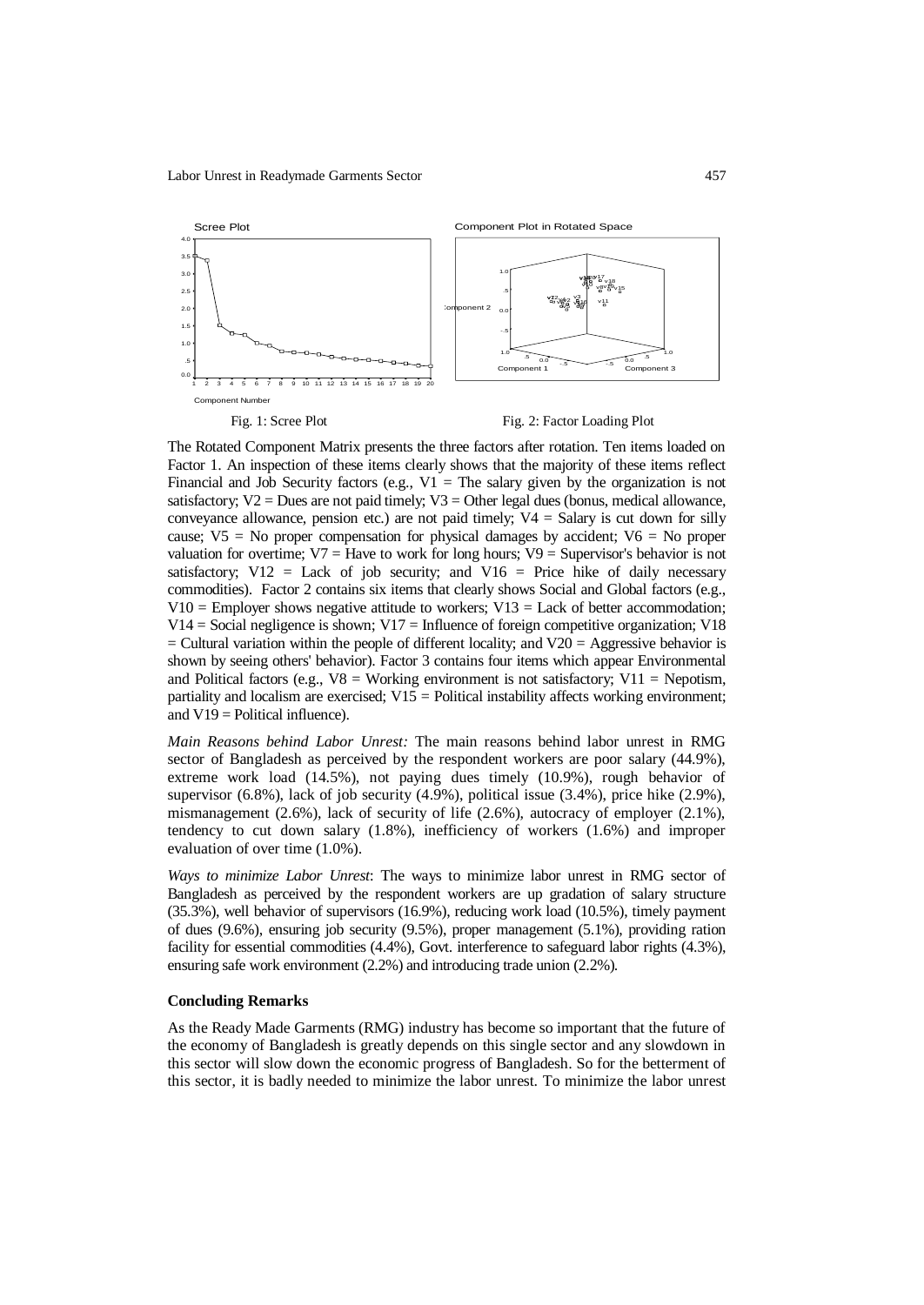in readymade garments sector of Bangladesh; the concerned authority may take necessary action regarding up-gradation of salary structure, paying the dues in time, ensuring job security, providing ration facilities for essential commodities, ensuring safe work environment, ensuring well behavior from management especially from supervisor, reducing work load, proper evaluation of over time, appointing Grievance Officer in the factory, investigating the incidents of labor unrest, real defaulters irrespective of their identity and status should be brought under legal provisions, intelligence agency may work in garment industry area to avert further unrest and take preventive measures, government interference to safeguard labor rights, introducing effective trade union, providing employee training program for work and to safeguard their life. Finally, the labor-force needs to avoid the path of violence and vandalism. Rather, they can place their rightful demands to the respective authority.

#### **References**

- *Bangladesh Arthonaitik Shomikkha. (*2012*)* Finance Department. Ministry of Finance, Government of the People's Republic of Bangladesh. Dhaka: Bangladesh.
- Business Desk. (2013, January 24). EU asks Bangladesh, Pakistan to improve factories safety. *The Daily New Nation.* Dhaka: Bangladesh
- Business Desk. (2013, Feb.11). Foreign Trade. *The daily Somokal.* Dhaka: Bangladesh.
- Business Desk. (2007, August 23). BEPZA Clarifies Real Story of Labor Unrest in EPZ. *The Daily Ittefaq.* Dhaka: Bangladesh. Retrieved from <http://nation.ittefaq.com/issues/2007/08/23/news0183.htm>
- Coping with Post-MFA Challenges: Strategic Responses for Bangladesh RMG Sector. *CPD Dialog Report.* No. 55, Dhaka: Bangladesh.
- Haider, A. Q. (2004). *Readymade Garments in Bangladesh: The first Step of Industrial Revolution.*  Dhaka: Panorama Publication.
- Huq, R. (2013, January 22). Perception versus reality check. *The Daily Star.* Dhaka: Bangladesh.
- Iqbal, J. (2008) Bangladesh and then garment sector. Retrieved from <http://www.marxist.com/bangladesh-garments-sector.htm>
- Kamaluddin, S. (2007, September 20). *Dhaka Diary.* Dhaka: Bangladesh. Retrieved from <http://www.newagebd.com/2007/sep/20/oped.html>
- Khan, S. (2007). Multiple factors blamed for sluggish RMG sector. *The Daily Star.* Dhaka: Bangladesh. Retrieved fro[m http://www.thedailystar.net/pf\\_story.php?nid=6004](http://www.thedailystar.net/pf_story.php?nid=6004)
- Libcom (2006). Garment workers revolt in Bangladesh. Retrieved from <http://libcom.org/news/article.php/Bangladesh-garment-revolt-140706>
- Mahboob, A. M. (2007) Profile of women labor force in the RMG Industries: A Supply and Demand side analysis. *Bangladesh Arthonaitik Samity Samoiky.* Dhaka: Bangladesh.
- Mahmud. W, (2013, January 13). Why GSP facility for Bangladesh should not be scrapped. *The Daily Star.* Dhaka: Bangladesh.
- Mirdha, R. U. (2012, August). Causes of RMG Unrest. *Forum,* **6**(8), 4-8. Dhaka: Bangladesh.
- Siddiqi, H. G. A. (2004). *The Readymade Garment Industry of Bangladesh,* Dhaka: The University Press Limited.
- Perera, W (2010). World Socialist Web site. Retrieved from <http://www.wsws.org/articles/2010/mar2010/bngl-m04.shtml>
- Tahmina, Q. A. (2006). Labour-Bangladesh: Garment Exports Thrive on Direct Wages. Retrieved from http://ipsnews.net/news.asp?idnews=34936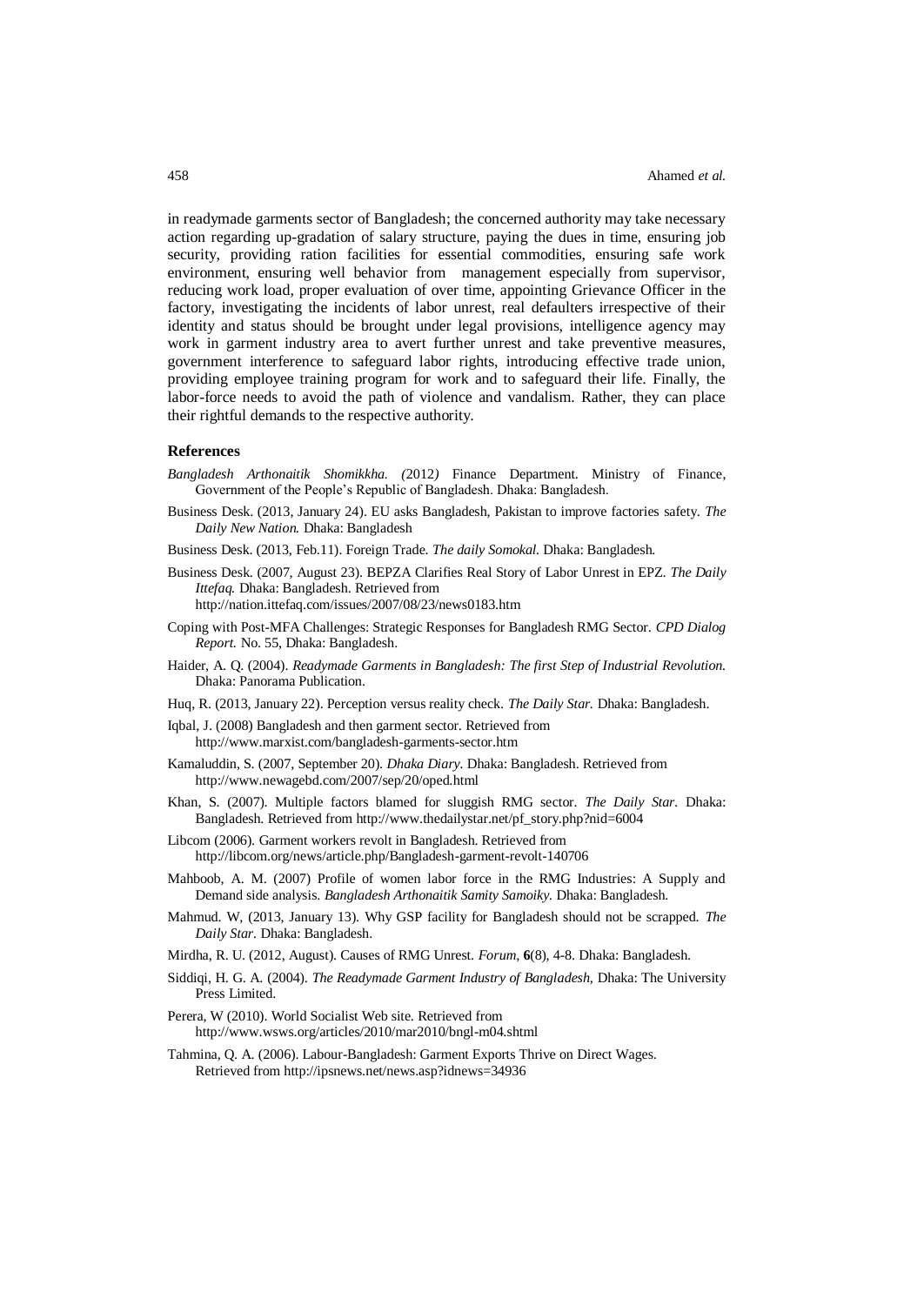Labor Unrest in Readymade Garments Sector 459